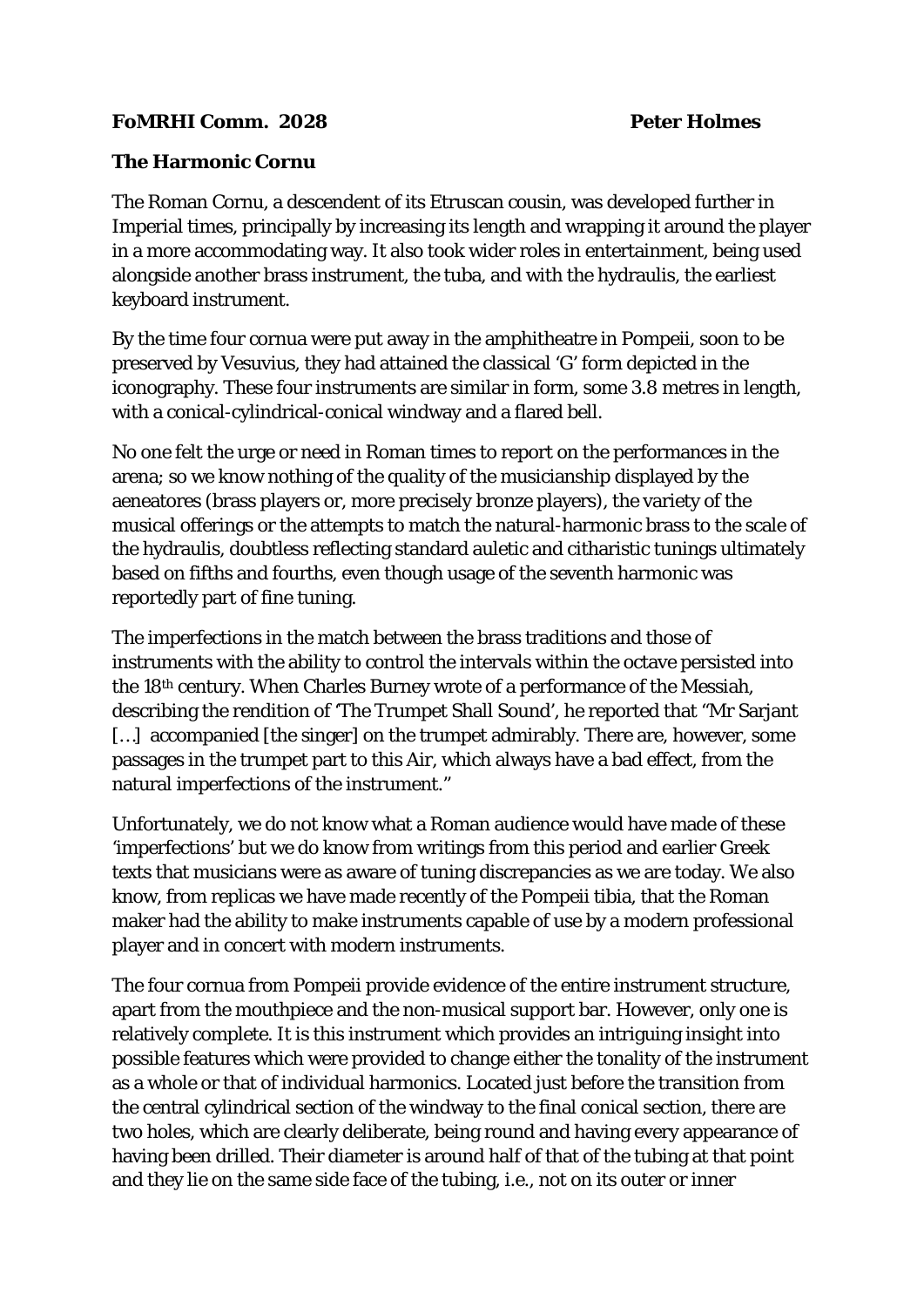diameter. Just downstream of these two holes is an irregular perforation in the tubing but it is not clear whether this is the highly-corroded remains of a drilled hole or simple corrosion.

The holes lie just upstream of the cast boss into which the support bar is fitted and through which the instrument's tubing passes. At the point where the tubing runs into the boss there is a sleeve which appears to wrap around the tubing and pass inside the cavity of the support boss, being partly hidden within this. However, the section which is visible, lying outside the boss, has a hole of roughly the same diameter as those in the tubing wall. However, it has to be said that this hole is not nearly so clearly defined as those in the tubing wall itself.

One characteristic of this sleeve is seen at its upstream edge where the tubing is turned outwards to form a lip. A similar lipped tube is also seen on the other Pompeii cornua, whose walls have no visible holes.

The phenomenon of vents on natural brass instruments was reported by Eric Halfpenny in his article entitled 'The Harmonic Trumpet', which described William Shaw's trumpet of 1787. Eric Halfpenny concluded that the keyed holes on this instrument might have been provided in order to adjust the overall tonality of the instrument or to adjust individual harmonics in order to pull them into line with notes prov[i](#page-2-0)ded on tempered instruments.<sup>i</sup> In order to carry out a preliminary appraisal of applying this idea to the Roman cornu, a simple model of the Pompeii instruments was made using plastic tubing and the similarly-sized metal bell of a comparable instrument which I was constructing at the time. The instrument was then blown by me over its playable range using a trumpet mouthpiece (Vincent Bach 3C). As this mouthpiece is in no way typical of those which are believed to have been used on the cornu, the experiment was only intended to test out the principle.

The blowing tests were carried out with both holes closed, both holes open and each individual hole open.

Each different configuration of open vent holes yielded a different harmonic series for the instrument as a whole. However, these different configurations did not simply move a stable series of notes up or down in pitch but affected the various oscillatory modes in different ways. One or two remained unchanged while others were raised or lowered by anything between 10 and 90 cents. The details of the changes are not reported here as the experimental cornu tubing was not an exact match to that of the Pompeii instruments. All that can be claimed for certain is that by opening and closing the vent holes on the tubing one could adjust the tonalities of different harmonics.

At the time when the cornua were last examined by myself, the visit had been primarily devoted to another instrument, leaving little time for studying the cornua. The next visit will be designed to remedy this deficit, focussing on the provision of